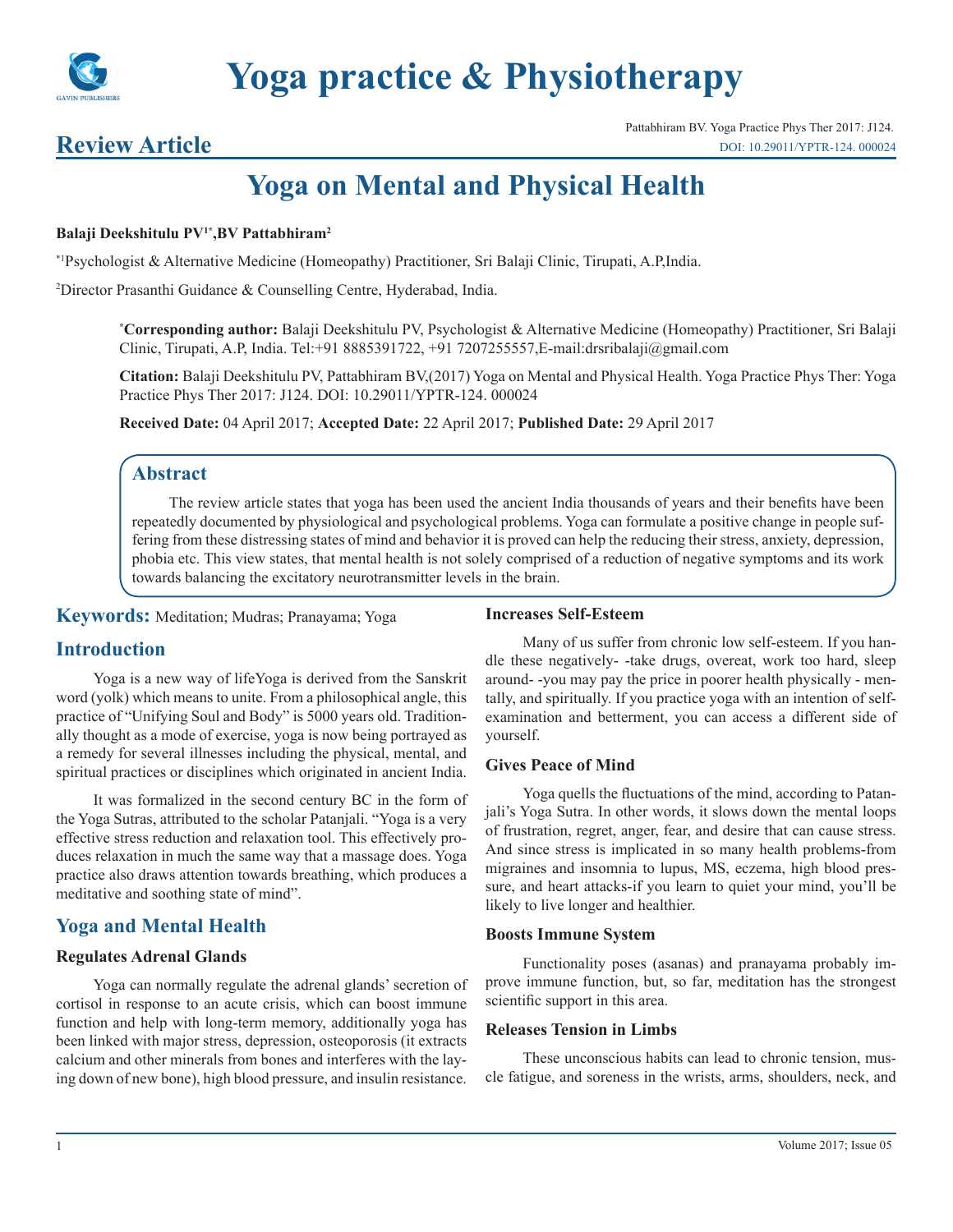face, which can increase stress and worsen your mood. As you practice yoga, you begin to notice where you hold tension: It might be in your tongue, your eyes, or the muscles of your face and neck. If you simply tune in, you may be able to release some tension in the tongue and eyes.

#### **Maintains Nervous System**

Yogis can control their bodies in extraordinary ways, many of which are mediated by the nervous system. Scientists have monitored yogis who could induce unusual heart rhythms, generate specific brain-wave patterns, and, using a meditation technique, raise the temperature of their hands by 15 degrees Fahrenheit.

# **Yoga and Physical Fitness**

#### **Improves Flexibility**

Improved flexibility is one of the first and most obvious benefits of yoga. Tight hips can strain the knee joint due to improper alignment of the thigh andshin bones. Tight hamstrings can lead to a flattening of the lumbar spine, which can cause back pain. And inflexibility in muscles and connective tissue, such as fascia and ligaments, can cause poor posture.

#### **Ups Heart Rate**

Yogic poses like savasana, birthing techniques practice, lowers the resting heart rate, increases endurance, and can improve your maximum uptake of oxygen during exercise-all reflections of improved conditioning. Pranayama could do more exercise with less oxygen.

#### **Drops Blood Pressure**

If you have high blood pressure, you might benefit from yoga. Two studies of people with hypertension, published in the British medical journal The Lancet, compared the effects of Savasana (Corpse Pose) with simply lying on a couch. After three months, Savasana was associated with a 26-point drop in systolic blood pressure (the top number) and a 15-point drop in diastolic blood pressure (the bottom number-and the higher the initial blood pressure, the bigger the drop.

#### **Discussion**

These below reviews are suggested that yoga may be beneficialon therapeutic intervention for many conditions (e.g., stress, anxiety, depression and pain etc…).DerebailGururaja, et al. (2011) [1] studied that the Reduction in State and Trait anxiety score signifies that yoga has both immediate as well as long-term effect on anxiety reduction. Thus, yoga helps to improve the mental health in both the groups. Arndt Büssing, et al. (2012) [2] suggested to the positive benefits of yoga may help to improve patient self-efficacy, self-competence, physical fitness, and group support, and may well be effective as a supportive adjunct to mitigate medical

conditions, but not yet as a proven stand-alone, curative treatment. Balasubramaniam M, Telles S and Doraiswamy PM (2013) [3] studied that the yoga is a long-term efficacy are needed to fully translate the promise of enhancing mental health.Ingunn Hagen and Usha S. Nayar (2014), Davendra Kumar Taneja(2014), Chu, et al. (2014) [4-6] suggested that the yoga is a holistic way of life leading to a state of complete physical, social, mental, and spiritual well-being and harmony with nature.Singh and Amarendra N. (2015) [7] studied that the Yogic approaches have been successfully used in the management of bronchial asthma, essential hypertension, mucous colitis, peptic ulcer, cervical spondylosis, chronic sinusitis, intractable pain, personality disorder, anxiety reaction, anxiety, depression, gastritis and rheumatism. Yoga therapy emphasizes self- regulation by patients and stresses the importance of somatopsychic functioning of the individual. The spiritual itinerary of yoga is discussed and emphasis is given to its use in these psychosomatic diseases where therapeutic effectiveness can be demonstrated logically and scientifically.Arun Kumar Nayak (2016), Raja (2016), Kusuma (2016), Shivarama Varambally and B. N. Gangadhar (2016), Farahnaz Davar, et al. (2016),Goyal M, et al. (2016) [8-13] report that the emotional well-being, happiness and self-realization. Yoga, among other activities, is in line with this new view, in the sense that it practices key aspects of positive psychology, [14] recommended that yoga should be a part of health-care facilities for elderly as it can enhance the quality of life by improving their overall mental health status, yoga may help to improve patient self-efficacy, self-competence, physical fitness, and group support, and may well be effective as a supportive adjunct to mitigate medical conditions.

## **Conclusion**

Yoga affects every cell of the body. It brings about better neuron-effectors communication, improves strength of the body, increases the optimum functioning of all organ-systems, increases resistance against stress and diseases and brings tranquility, balance, positive attitude and equanimity in the practitioner which makes him lead a purposeful and healthier life.

#### **References**

- 1. [Gururaja D, Harano K, Toyotake I, Kobayashi H \(2011\) Effect of yoga](https://www.ncbi.nlm.nih.gov/pmc/articles/PMC3099103/)  on mental health: Comparative study between young and senior sub[jects in Japan.Int J Yoga 4: 7-12.](https://www.ncbi.nlm.nih.gov/pmc/articles/PMC3099103/)
- 2. [Büssing A, Michalsen A, Khalsa SBS, Telles S, Sherman KJ \(2012\)](https://www.hindawi.com/journals/ecam/2012/165410/)  Effects of Yoga on Mental and Physical Health: A Short Summary of [Reviews. Evidence-Based Complementary and Alternative Medicine.](https://www.hindawi.com/journals/ecam/2012/165410/)  [Pg. No: 1-7.](https://www.hindawi.com/journals/ecam/2012/165410/)
- 3. [Balasubramaniam M, Telles S, Doraiswamy PM \(2013\) Yoga on our](https://www.ncbi.nlm.nih.gov/pubmed/23355825) minds: a systematic review of yoga for neuropsychiatric disorders. [Front. Psychiatry 3:117.](https://www.ncbi.nlm.nih.gov/pubmed/23355825)
- 4. [HagenI, Nayar US \(2014\) Yoga for Children and Young People's Men](https://www.ncbi.nlm.nih.gov/pmc/articles/PMC3980104/)tal Health and Well-Being: Research Review and Reflections on the [Mental Health Potentials of Yoga. Front. Psychiatry 5: 35.](https://www.ncbi.nlm.nih.gov/pmc/articles/PMC3980104/)